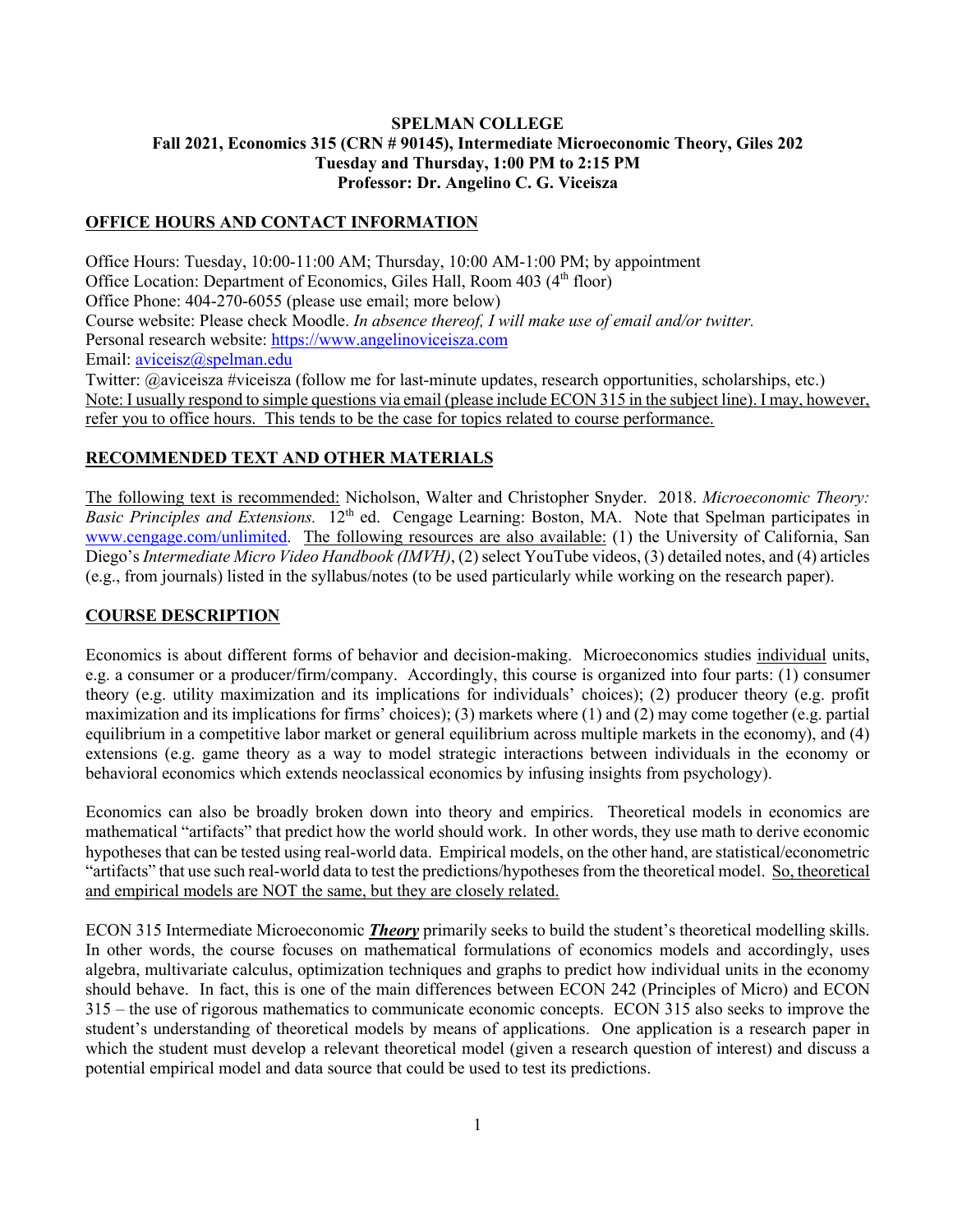# **PREREQUISITES**

Economics 242 Principles of Microeconomics (with a grade of C or higher) and Economics 282 Mathematical Economics are required to take this course. The student must withdraw from this course if these prerequisites have not been met or prior approval has not been obtained from the professor. Failure to withdraw from the course will result in the student being administratively withdrawn from the course when this information is discovered. It is strongly recommended that the student complete at least ECON 203 Introduction to Statistics and Econometrics before enrolling in this course, particularly given expectations associated with the research paper. If the student has not taken (or is concurrently taking) ECON 203, the student is advised to at least watch this short video introducing "econometrics", https://goo.gl/RgBeQv.

# **BEHAVIORAL OBJECTIVES**

Upon completion of this course, the student should be able to:

- 1. Formulate theoretical microeconomic models in words, graphs, and mathematical terms (i.e. using multivariate calculus and optimization methods).
- 2. Mathematically derive testable hypotheses ("comparative statics") from such theoretical models, e.g., conditions for utility maximization, profit maximization, partial and general equilibrium, and Nash equilibrium using neoclassical and possibly, behavioral assumptions (e.g., social preferences).
- 3. Use (1) and (2) to formulate empirical microeconomic models.
- 4. Use (1)-(3) to derive/discuss policy implications.
- 5. Define, explain, recognize, and apply key components of microeconomics: (a) consumer theory, (b) producer theory, (c) partial and general equilibrium in markets, (d) game theory and uncertainty, and (e) departures from neoclassical economics, e.g. behavioral economics.
- 6. Relate economic theory to nonmarket problems.
- 7. Identify potential real-world data sources to run empirical microeconomic models.

# **HOW TO APPROACH THIS COURSE**

Econ 315 is a challenging, and by no means "spectator" course. In other words, the student should not expect that "just showing up to class" is sufficient to pass the course. The student is suggested to take at least the following steps in an effort to succeed in the course:

- 1. Watch the videos (posted on Moodle) and consume the notes/read the book chapters listed in the course outline **PRIOR TO CLASS**. Showing up to class unprepared, means that the student is already behind.
- 2. Consume the material discussed in class by asking questions and responding to questions posed by the professor as well as peers. The professor will periodically ask students to come to the board and discuss select topics. **Failing to engage with such activities will reduce the student's participation grade.**
- 3. Review the videos, book chapters, and class notes again **AFTER CLASS**. Any issues that are still unclear should be discussed with the professor or teaching assistant (email/office hours) and/or peer tutors weekly.
- 4. Take the quizzes (homework) and research paper seriously by linking those to the material discussed in class. In other words, use those as another opportunity to engage with and better understand the material. The quizzes (homework) in particular are intended to assist the student in staying on track with the material. However, they are the bare minimum in terms of practice with the material (see next item).
- 5. Attend weekly work sessions conducted by the teaching assistant. This is an integral part of the course because class discussion is often limited to theoretical discussions with few, detailed examples. So, the work sessions will discuss examples in much greater detail by "filling in the blanks". While the work sessions are not mandatory, **they are VERY STRONGLY recommended**.
- 6. Review all material prior to exams, possibly with cue cards and in small groups. Notice that if you have followed the above process, this will be at least the sixth time you are consuming the material.
- **7. DO NOT FALL BEHIND IN THIS COURSE—START WORKING NOW!!!**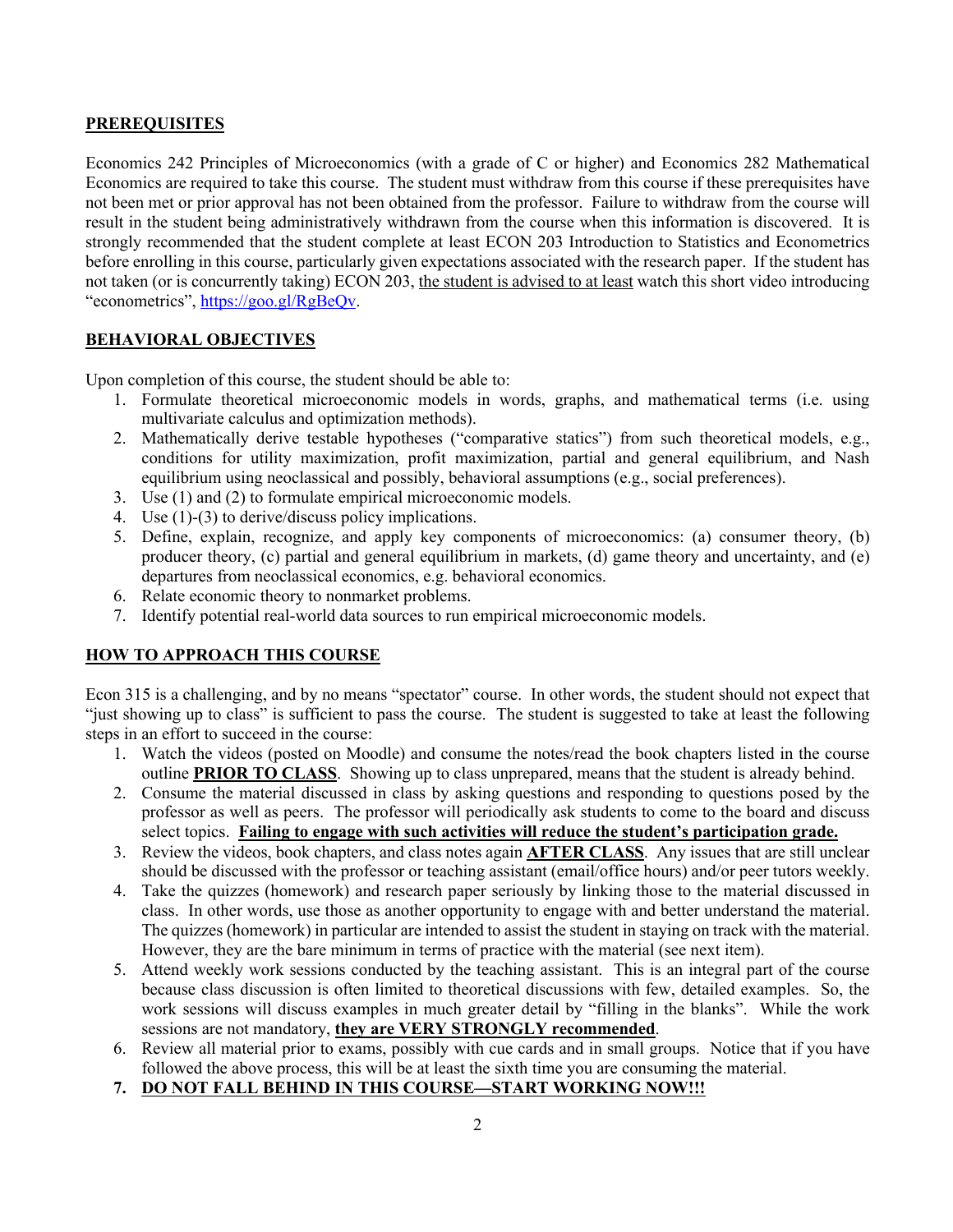## **JUSTIFICATION FOR FOUR CREDITS**

This is a four-credit, three-contact-hour course. To justify the additional credit, the student will be required to do the following outside of class:

- 1. *Very important:* Watch videos, read notes/book chapters, and consume material *prior to and after class*.
- 2. Complete take-home quizzes (typically, forward-looking based on material to be discussed in class).
- 3. Complete a research paper.

# **COURSE GRADING**

|                                               | The course grade will be determined as follows: |
|-----------------------------------------------|-------------------------------------------------|
| 30% (15% each)                                | Two $(2)$ exams                                 |
| $30\%$                                        | One (1) comprehensive final exam                |
| $15\%$ (six out of eight: 2.5% each)          | Quizzes (homework)                              |
| 15%                                           | Research paper                                  |
| 10% (5% for attendance; 5% for participation) | Attendance and participation                    |
|                                               |                                                 |

The following grading scale will be employed:

| Percentage Earned | Grade Earned | Percentage Earned | Grade Earned |
|-------------------|--------------|-------------------|--------------|
| $93 - 100$        |              | $70 - 74$         |              |
| $90 - 92$         | А-           | $65 - 69$         | $C$ -        |
| $87 - 89$         | $B+$         | $62 - 64$         | $D+$         |
| $83 - 86$         |              | $58 - 61$         |              |
| $79 - 82$         | В-           | below 57          | E            |
| $75 - 78$         | C+           |                   |              |

## **Note: (1) The above scale should be regarded as approximate as the instructor reserves the right to make adjustments in awarding final grades. (2) I typically grade exams with a "bump".**

## **QUIZZES (HOMEWORK)**

Quizzes (homework) will open at 4:00 PM of a given day and close at 11:59 PM of the day after. So, a student will have 32 hours to complete a quiz. The dates listed in the course outline are **due dates**. Quizzes will be completed on/submitted via Moodle and close at midnight. This means that the student's submission should be complete by 11:59 PM of **the stated due date**. **The student should plan accordingly since late submissions will receive a zero (0).** Please avoid losing points in an unnecessary manner by starting the quiz on time.

## **RESEARCH PAPER (RP)**

The RP should be based on a carefully developed research question that if properly executed can lead to, in the medium run, an independent study or senior thesis and, in the long run, a peer-reviewed journal article. *See rubric and notes at the end of the syllabus as well as the documents in the Moodle folder called "RP Guidelines" for additional expectations by stage and overall.* The final stage of the RP should comprise the following components (excluding appendices such as references, tables, and figures/graphs):

- 1) A title page with author name(s) [in alphabetical order] followed by an abstract with keywords.
- 2) An introduction covering (2 pages):
	- a. The main research question and why we should care about it
	- b. A review of the literature and the contribution of your particular research question
	- c. The organization of the paper
- 3) A theoretical model covering (2-3 pages):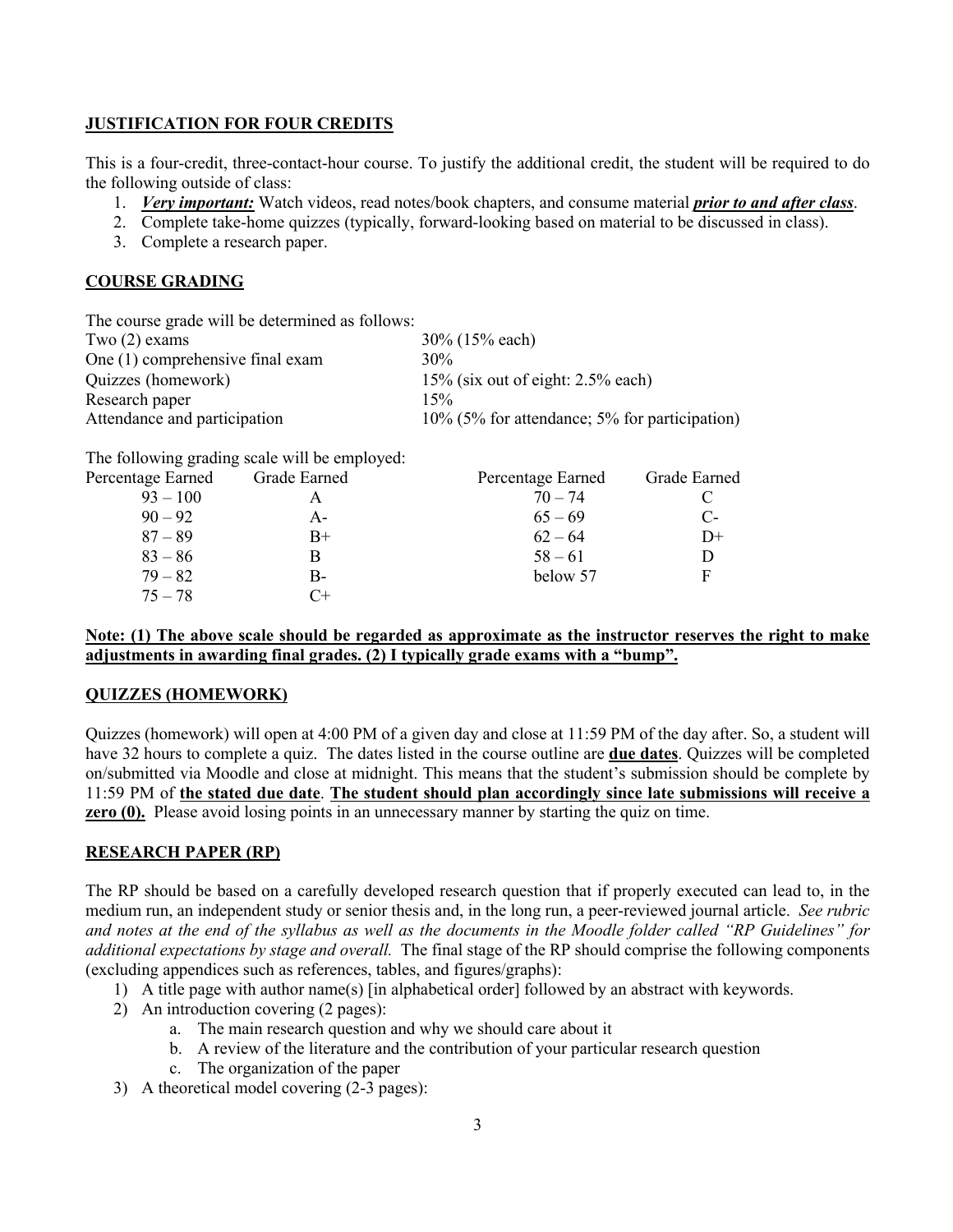- a. The model setup and derivations
- b. The testable hypotheses derived from this model
	- i. Note that in economics, a "model" typically means a conceptual framework that can be used to explain or predict what we observe in the real world. It is usually some text and quite a bit of math/algebra (possibly supported by graphs). We will see examples as we progress through the course, but to get a sense of economic models early on you should take a look at articles published in reputable economics journals as well as the course textbook and notes (see end of syllabus for some citations).
	- ii. A prime example of an economic model you should be familiar with is that of utility maximization. Let apples be  $x_1$ , oranges be  $x_2$ , and the price of apples and oranges be  $p_1$ and  $p_2$  respectively. A consumer's utility over apples and oranges can be expressed as  $U(x_1, x_2)$ . The typical utility maximization model says that this consumer will:

 $max_{\{x_1, x_2\}} U(x_1, x_2)$  s.t.  $p_1x_1 + p_2x_2 = m$ 

where the latter represents a budget constraint and  $m$  is the money budget, e.g. from wages. This theoretical model aka "utility maximization" leads to predictions about the optimal amount of apples  $x_1^*(p_1, p_2, m)$  and oranges  $x_2^*(p_1, p_2, m)$  this consumer will "choose" in order to maximize utility given a set of prices and money budget. This is a "prediction" (aka hypothesis) from a theoretical model that can be tested using real-world data (aka an empirical model). *See next item.*

- 4) An empirical section covering (1-2 pages):
	- a. An empirical (i.e. regression) model that is informed by the aforementioned theoretical model.
	- b. A discussion of a potential data source that could be used to construct variables for this empirical model (see class notes and RP guidelines for examples of such data sources).
	- *c. Note that one of the objectives of ECON 303 Econometrics is for students to estimate an empirical model (e.g., run a regression) and interpret its findings. However, the research paper in this course will NOT require actual estimation of an empirical model, a.k.a., analyzing data using of Stata.*
- 5) A conclusion covering (0.5-1 pages):
	- a. Potential policy implications that may result from the research.
	- b. Next steps for moving this paper forward, e.g., in a future course or in graduate school.

## Notes:

- 1. The RP will pass two stages of review (Stage 1 and 2) prior to being submitted for final grading/Stage 3 (see course outline for due dates). **Stages 1, 2, 3 count for 1%, 4%, 10% of your grade respectively.**
- 2. You are allowed to work in groups of up to three people. If you choose to work in a group, please note:
	- a. You are responsible for choosing your group members and communicating those to me by Stage 1 of the RP. *All group member names should be listed in all submissions in alphabetical order.*
	- b. It is your responsibility to ensure that your group functions properly. I.e. it is up to you to divide the work and ensure that (1) there is no freeriding and (2) submissions occur ON TIME.
	- c. You should designate one of your group members to be the "Communications liaison". This person will be responsible for submitting the group's work on Moodle. If this person does NOT submit ON TIME, the whole group will suffer (see below).
	- d. All group members will receive the exact same grade regardless of the circumstances.
	- *e. Topics discussed during office hours should be disseminated to all group members after the fact.*
	- *f. All group members must also be copied when contacting me via email regarding any RP issues.*
	- g. Groups are fixed after Stage 1 and if members withdraw, others are responsible for the work.
- 3. The RP must be on a micro topic. This can include topics in applied micro fields such as behavioral, crime, development/poverty, environmental, entrepreneurship, finance, game theory, health, innovation, personnel, urban, etc. Look at the program for the National Bureau of Economic Research (NBER) Summer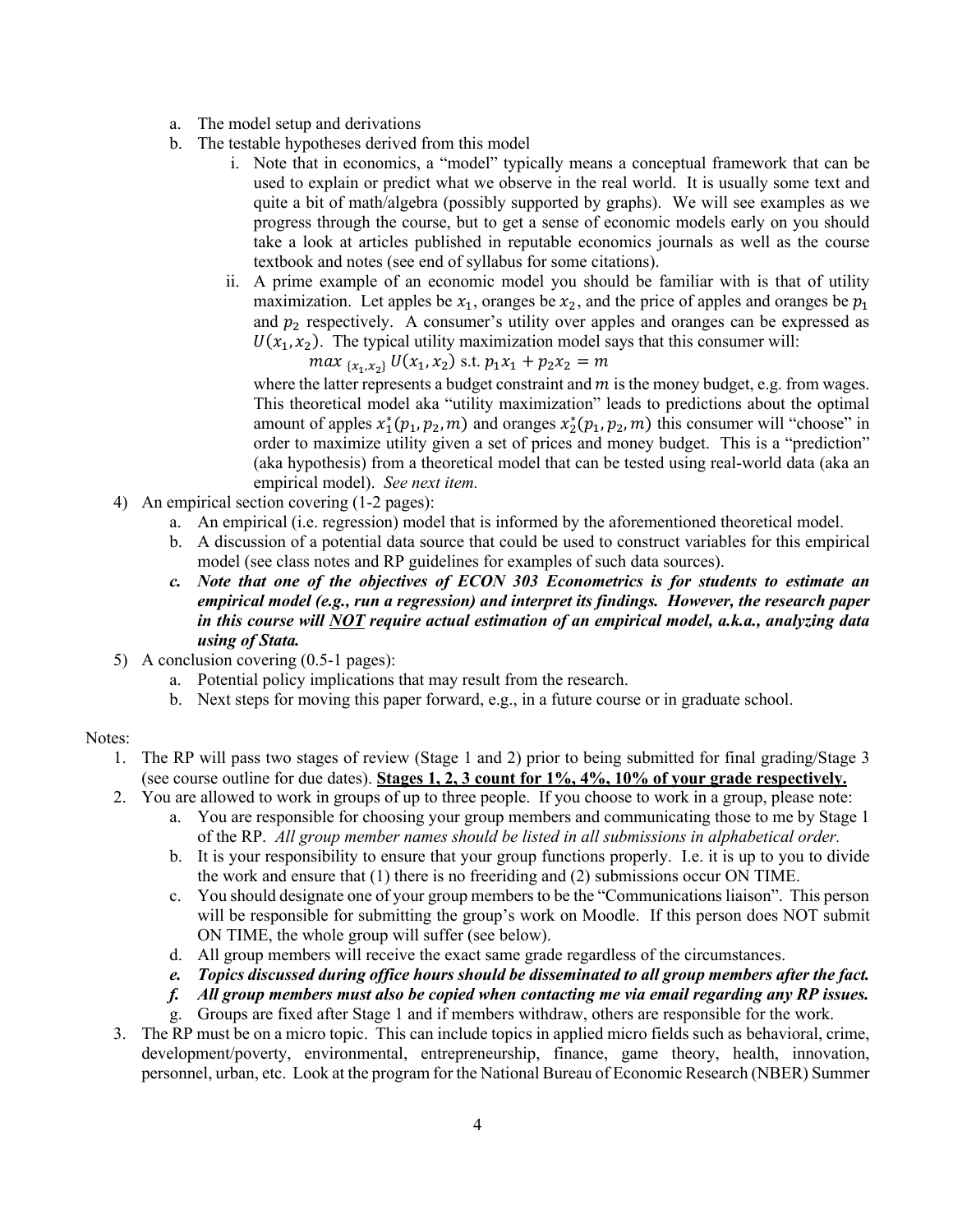Institute, https://www.nber.org/summer-institute/, to draw inspiration for frontier topics. Please discuss with me during office hours. I reserve the right to reject a research question after Stage 1.

## **FORMATTING**

All written documentation submitted in this course (in particular, the different stages of the research paper) should be in Times New Roman 11-point font with 1.5 spacing and 1-inch margins all around. **ANY FILES THAT ARE UPLOADED TO MOODLE SHOULD BE LESS THAN 2 MB.** 

# **MAKE-UP POLICIES AND EXTRA CREDIT**

- 1. **REGULAR EXAMS:** There are absolutely **NO** make-up exams, whether the absence is excused or not. In case an absence is excused by the Office of the Dean within a week of the missed exam date, I reserve the right to prorate the weight of the missed exam over the remaining exams.
- 2. **FINAL EXAM:** The final exam absolutely **CANNOT** be made up. If a student misses the final exam, the student will receive a zero (0) for the exam. An exception **may** be made if a student seeks approval from me **PRIOR** to the exam by providing a valid documented excuse approved by the Office of the Dean. Even in this case, I still reserve the right to deny the student's request.
- 3. **QUIZZES:** There are absolutely **NO** make-up quizzes, whether the absence is excused or not. I will drop the two (2) lowest quiz grades when determining the student's overall grade. For example, if a student misses two quizzes, the student will receive a zero (0) but those will be dropped.
- 4. **RP:** These components absolutely **CANNOT** be made up, whether excused or not. If a student or group misses them, the student/members will receive a zero (0).
- 5. **TARDINESS:** Late submissions will **NOT** be accepted. They will receive a zero (0).
- 6. **EXTRA CREDIT:** It is my experience that most students fail to submit all possible assignments. As such, it does not make economic sense to give opportunities for extra credit since students are not making use of the opportunities already afforded to them. So, I will **NOT** give extra credit, regardless of the student's circumstances.

# **THERE ARE NO EXCEPTIONS TO ANY OF THESE RULES.**

# **ATTENDANCE AND PARTICIPATION POLICY**

Class attendance and participation are mandatory, as these are integral parts of the class. *As such, 10% of your class grade comes from these components.* Please note the following:

- 1. Attendance is taken at the beginning of each class.
- 2. For students who have the habit of arriving after the class begins, I reserve the right to count these as absences. The student is considered late if the student is not present when class begins. I typically count tardiness as an absence if the student arrives after I finished taking attendance. In case of excessive lateness (ten minutes after class begins), I reserve the right to bar a student from entering the classroom.
- 3. If a student misses zero (0, no) classes, the student receives 100 for the attendance portion of the grade. If a student misses one (1) unexcused class, the student receives 95 for attendance. If a student misses two (2) unexcused classes, the student receives 90 for attendance. Any student with three (3) or more unexcused absences will receive a zero (0) for attendance. *So, the student loses 5% of the course grade.*
- **4. Any student with five (5) or more absences (***excused or unexcused***) will be administratively withdrawn from the course. I will email the student a notification and proceed by processing such withdrawal through the Offices of the Dean of Undergraduate Studies and the Registrar.**
- 5. Class participation will be judged based on thoughtful questions and discussions, active participation (e.g. coming to the board), **and** lack of disruptive behavior during class (see General Code of Conduct section of this syllabus). In particular, if a student uses a cell phone during class (without my permission), the student will receive a zero (0) for participation. *So, the student loses 5% of the course grade.*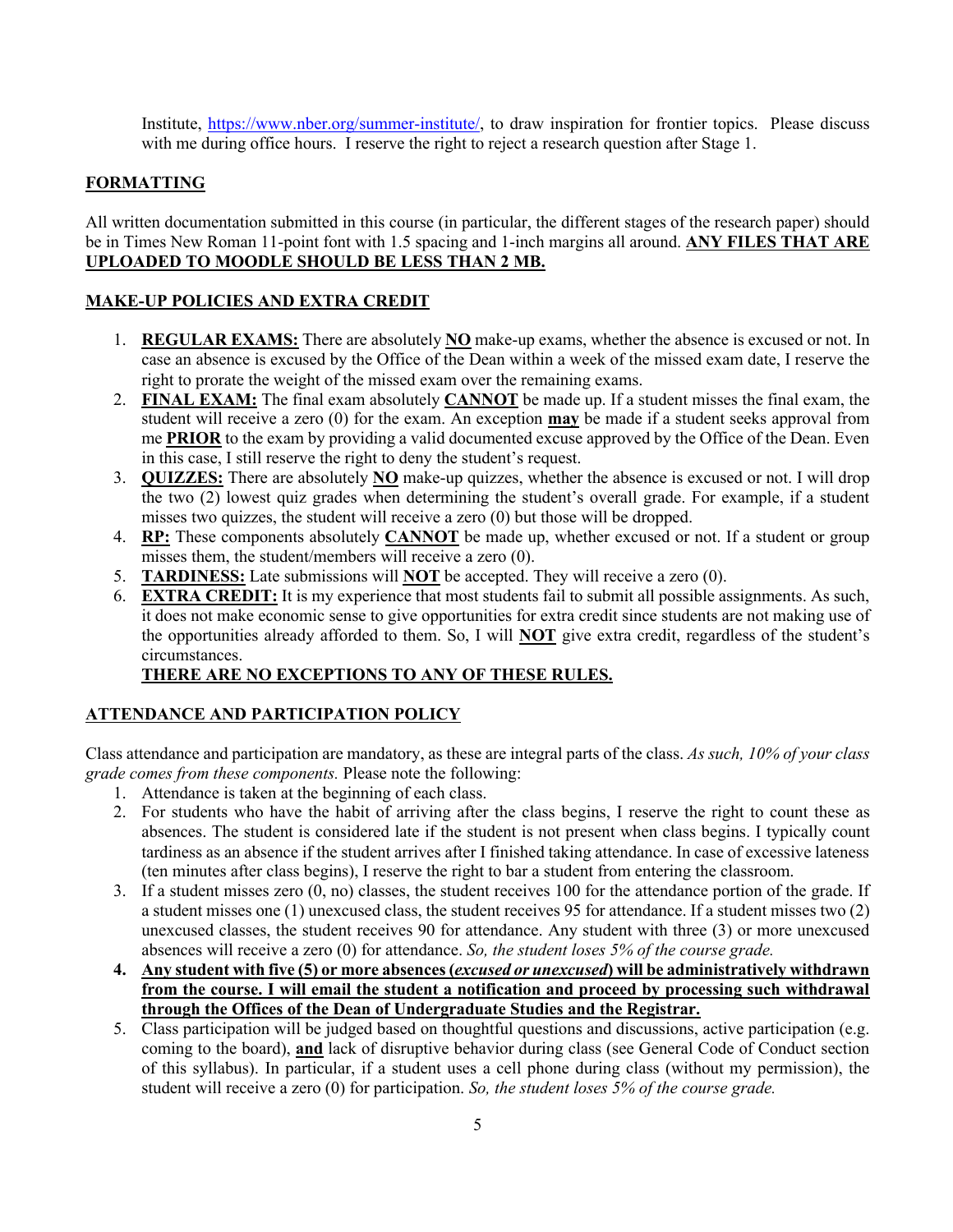# **THERE ARE NO EXCEPTIONS TO ANY OF THESE RULES.**

# **EXAMS: ACCESS, CALCULATOR, AND TECHNOLOGY POLICY**

Exams in this course are not permitted to enter "the public domain". Although there is no obligation to allow the student to review exams after they have been reviewed in class and collected, if a student wishes to review an exam, I will typically accommodate the student during office hours.

The following exam-taking policy shall apply:

- 1. All students must "completely turn off" their cell phone(s) prior to an exam, place it in their bag, and place their bag (and any other personal belongings) at the periphery of the room. Also, remove any watches (traditional or electronic – e.g. Apple watches) or any other devices.
- 2. The following are the ONLY items that may be permitted next to the student while taking an exam:
	- a. The exam paper (given by the professor). **NO SCRATCH PAPER.**
		- b. 1-2 number two pencils and possibly, a pen.
		- c. An eraser and/or white-out.
		- d. Either a SIMPLE or SCIENTIFIC calculator.
			- i. GRAPHING or FINANCIAL calculators are NOT allowed.
			- ii. You are NOT allowed to share calculators with another student.
			- iii. You are of course NOT allowed to use a cellular phone as a calculator (as it will be in your bag, as stated above).
		- e. No food, drink, or anything else is allowed while taking an exam.
- 3. Students should space themselves properly (1-2 seats apart) and NOT communicate in any way. If they do or if I have the feeling that they are, it will be considered cheating.
- 4. All headwear should be removed (hats, turbans, etc.) unless it is for religious purposes.

Failure to comply with any of these policies will be considered cheating as defined by the Spelman College Bulletin. *See next item.*

# **ACADEMIC INTEGRITY**

The following is Spelman College's **Academic Integrity Policy**:

"At the heart of Spelman College's mission is academic excellence, along with the development of intellectual, ethical and leadership qualities. These goals can only flourish in an institutional environment where every member of the College affirms honesty, trust, and mutual respect. All members of the academic community of Spelman College are expected to understand and follow the basic standards of honesty and integrity, upholding a commitment to high ethical standards. Students are expected to read and abide by the Spelman College Code of Conduct (see the Spelman College Student Handbook) and are expected to behave as mature and responsible members of the Spelman College academic community. Students are expected to follow ethical standards in their personal conduct and in their behavior towards other members of the community. They are expected to observe basic honesty in their work, words, ideas, and actions. Failure to do so is a violation of the Spelman College Academic Integrity Policy."

*Violators will be subject to the sanctions outlined in the Spelman College Bulletin, which range from failing the course to expulsion.*

## **GENERAL CODE OF CONDUCT (INCLUDING TECHNOLOGY AND CELL PHONE USE POLICY)**

It is understood that any student participating in this course will show conduct in a manner that is constructive and non-disruptive to the learning environment. This is out of mutual respect for the professor as well as fellow students.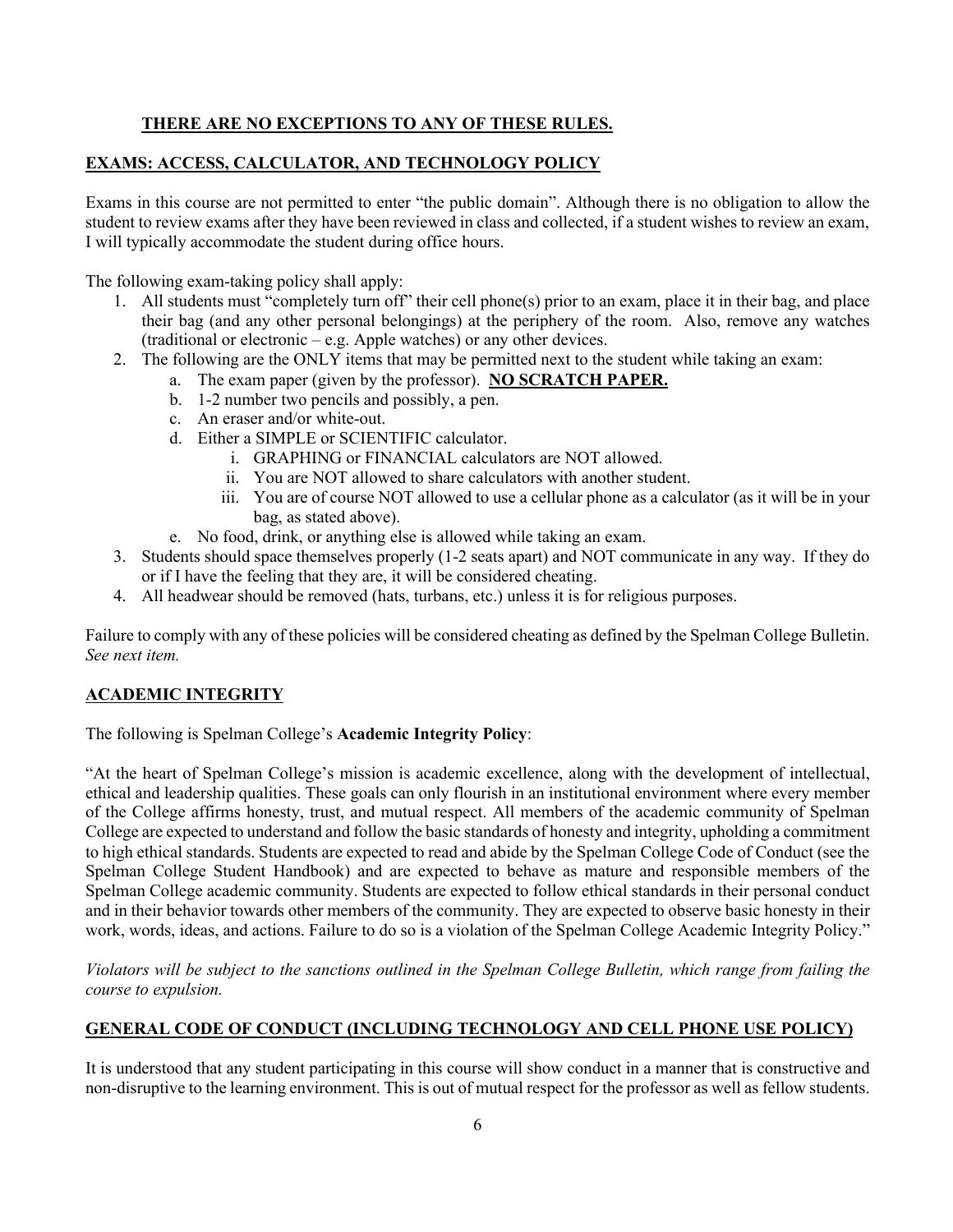With this in mind, use of any form of technology—including computers, cell phones, Apple watches, etc.—is only allowed if it is absolutely necessary for the student's learning within the course. If so, the student should see me by the end of the first day of class to discuss and potentially obtain permission to use such a technology. Even if granted, I still reserve the right to revoke this privilege if I notice that such technology is being used for purposes other than learning related to the course. In fact, research suggests that students who use technology (e.g. laptops) in the classroom are more likely to perform worse in their courses.

**In the absence of such permission, use of technologies is strictly prohibited unless the professor explicitly requests the students to use such technologies. The student should turn off cell phones, laptops, tablets, or any other noise-making devices while in class as these can generally be considered disruptive. Any such disturbances will result in automatic eviction from class. NO EXCEPTIONS!!!**

# **DISABILITY STATEMENT**

The following is Spelman College's **Disability Statement**:

"Spelman College is committed to ensuring the full participation of all students in its programs. If you have a documented disability (or think you may have a disability) and, as a result, need a reasonable accommodation to participate in class, complete course requirements, or benefit from the College's programs or services, you should contact the Office of Disability Services (ODS) as soon as possible. To receive any academic accommodation, you must be appropriately registered with ODS. The ODS works with students confidentially and does not disclose any disability-related information without their permission. ODS serves as a clearinghouse on disability issues and works in partnership with faculty and all other student service offices. For further information about services for students with disabilities, please contact the ODS at 404-270-5289 (voice), located in MacVicar Hall, Room 106."

# **STUDENT SUCCESS PROGRAM (SSP)**

The SSP (see https://www.spelman.edu/academics/ssp) is located in the Milligan Building, 2nd floor. The Program provides peer tutors for various subject areas, including economics. The schedule of times when peer tutors will be available can be acquired from SSP. This is a valuable resource for student learning and students are urged to avail themselves of their services. Peer tutors have previously been successful in economics courses.

## **GENERAL REMARKS**

- 1. Students are expected to plan their air travel at the end of the semester so that it does not conflict with the final exam. The same applies to other types of travel throughout the semester.
- 2. Students should select a "buddy" in the course from whom they can obtain materials in case they miss class. It is the student's responsibility to obtain such material and stay up to speed.
- 3. The syllabus provides a general plan for the course; deviations may be necessary.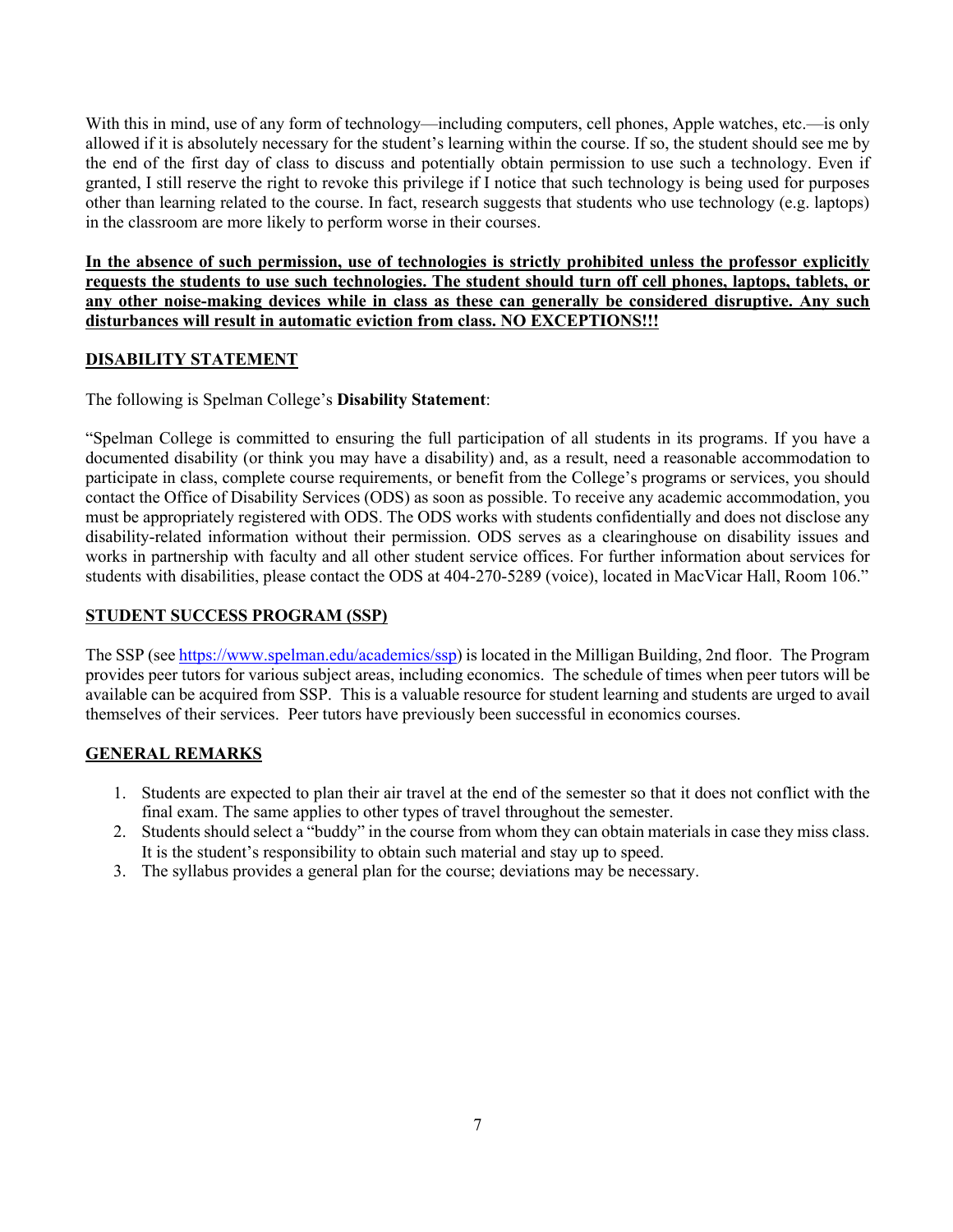# **COURSE OUTLINE**

| <b>Date</b>                                                                  | <b>Topic</b>   | <b>Quizzes or RP</b>                                                           | <b>Video</b>                                                     |  |  |  |
|------------------------------------------------------------------------------|----------------|--------------------------------------------------------------------------------|------------------------------------------------------------------|--|--|--|
| 8/19                                                                         | Syllabus/intro |                                                                                |                                                                  |  |  |  |
| 8/24                                                                         | Chapter 1-2    | Quiz 1 assigned and due 8/25                                                   | $1.1\n-1.6$ (also see notes)<br>B <sub>3</sub>                   |  |  |  |
|                                                                              |                |                                                                                | Empirical models/data (notes) and 2.12                           |  |  |  |
|                                                                              |                |                                                                                | 2.1-2.3 (also see calculus suppl.)<br>A4a-b                      |  |  |  |
| 8/26                                                                         | Chapter 1-2    |                                                                                | 2.3, 2.5<br>A4a-b, c-d                                           |  |  |  |
|                                                                              |                |                                                                                | 2.4, 2.6<br>A <sub>5</sub>                                       |  |  |  |
| 8/31                                                                         | Chapter 3      |                                                                                | $3.1 - 3.4$<br>$C1a-c, e-g$                                      |  |  |  |
| $\overline{9/2}$                                                             | Chapter 3      | Quiz 2 assigned and due 9/3                                                    | $3.4 - 3.6$<br>$C1g-k$                                           |  |  |  |
| $\overline{9/7}$                                                             | Chapter 4      | 1st draft of RP due 9/7                                                        | $\overline{\text{C2a-c}, \text{C2i}, \text{A4e}}$<br>$4.2 - 4.3$ |  |  |  |
| $\overline{9/9}$                                                             | Chapter 4      |                                                                                | $4.4 - 4.7$<br>C <sub>5</sub>                                    |  |  |  |
| 9/14                                                                         | Chapter 4-5    |                                                                                | $C2d-h, C5$<br>5.1, 5.4-5.5                                      |  |  |  |
| 9/16                                                                         | Chapter 5-6    | Quiz 3 assigned and due 9/17                                                   | A1, C3-4, C6<br>$5.2 - 5.3$                                      |  |  |  |
|                                                                              |                |                                                                                | A1, C3-4, C6<br>5.6-5.7 (including Slutsky)                      |  |  |  |
| 9/21                                                                         | Chapter 5-6    |                                                                                | 5.8<br>C7                                                        |  |  |  |
|                                                                              |                |                                                                                | $6.1 - 6.5$<br>C2-6 (review them!)                               |  |  |  |
| 9/23                                                                         | Chapter 7      |                                                                                | $7.1 - 7.8$<br>C10                                               |  |  |  |
|                                                                              |                | 9/28: Exam 1 (Chapters 1-6)                                                    |                                                                  |  |  |  |
| 9/30                                                                         | Chapter 8      | Quiz 4 assigned and due 10/1                                                   | $8.1 - 8.4, 8.12$<br>F1a-d, F2a, F2g-i                           |  |  |  |
|                                                                              |                | 10/5, 10/7: NO CLASS due to Fall Break (2 <sup>nd</sup> draft of RP due 10/10) |                                                                  |  |  |  |
| 10/12                                                                        | Chapter 9      |                                                                                | D1 (all but "L")                                                 |  |  |  |
| 10/14                                                                        | Chapter 9      | Quiz 5 assigned and due 10/15                                                  | D1 (all but "L")                                                 |  |  |  |
|                                                                              |                | 10/15: Midterm grades submitted via Banner                                     |                                                                  |  |  |  |
| 10/19                                                                        | Chapter 10     |                                                                                | D2                                                               |  |  |  |
| 10/21: NO CLASS                                                              |                |                                                                                |                                                                  |  |  |  |
|                                                                              |                | 10/25: Last day to withdraw with a "W"                                         |                                                                  |  |  |  |
| 10/26                                                                        | Chapter 10     |                                                                                | D <sub>2</sub>                                                   |  |  |  |
| 10/28                                                                        | Chapter 11     | Quiz 6 assigned and due 10/29                                                  | D <sub>3</sub>                                                   |  |  |  |
| 11/2                                                                         | Chapter 11     |                                                                                | D <sub>3</sub>                                                   |  |  |  |
| 11/4                                                                         | Chapter 12     |                                                                                | E1                                                               |  |  |  |
| 11/9                                                                         | Chapter 12     | Quiz 7 assigned and due 11/10                                                  | E1                                                               |  |  |  |
|                                                                              |                | 11/11: NO CLASS                                                                |                                                                  |  |  |  |
| 11/16: Exam 2 (Chapters 7-12)                                                |                |                                                                                |                                                                  |  |  |  |
| 11/18                                                                        | Chapter 13     |                                                                                | E2                                                               |  |  |  |
| 11/23, 11/25: NO CLASS DUE TO THANKSGIVING (3rd/final draft of RP due 11/29) |                |                                                                                |                                                                  |  |  |  |
| 11/30                                                                        | Review         | Quiz 8 assigned and due 12/1                                                   | Review all videos/concepts                                       |  |  |  |
| <b>COMPREHENSIVE FINAL EXAM DURING THE WEEK OF DECEMBER 6-10</b>             |                |                                                                                |                                                                  |  |  |  |